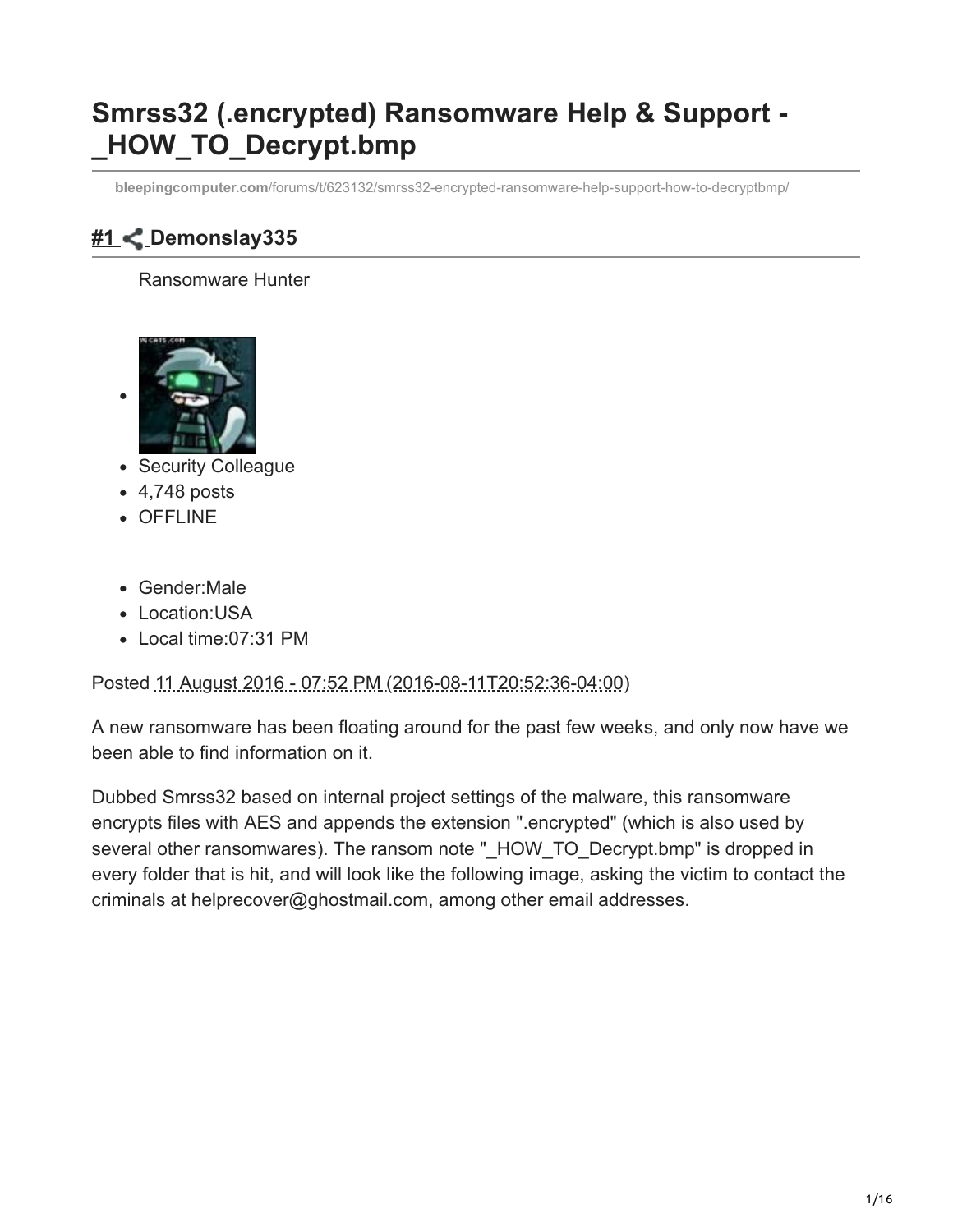| <b>INTRODUCTION</b>                                                              | <b>HOW TO DECRYPT</b>                                             |
|----------------------------------------------------------------------------------|-------------------------------------------------------------------|
| Data encryption involves converting and transforming data into scrambled,        | 1. In case if you don't already have.                             |
| unreadable, cipher-text using non-readable mathematical calculations and         | Register/Create a BitCoin Wallet.                                 |
| algorithms. Restoring requires a corresponding decryption algorithm in form      | 2. Send 1.00 BTC to the following BitCoin Address:                |
| of software and the decryption key.                                              | 1Fn97Gida4ryJtPQhA8zPPMKHdedyK2cNP                                |
| Data encryption is the process of transforming information by using some         | 3. Register a New E-mail Account at: www.ghostmail.com            |
| algorithm to make it unreadable to anyone except those possessing a key.         |                                                                   |
| In addition to the private key you need the decryption software with which you   | 4. Using your New E-mail Address (From Step #3) send              |
| can decrypt your files and return everything to the same level as it was in the  | confirmation to the following E-mail address:                     |
| first place. Any attempts to try restore you files with the third-party tools    | helprecover@ghostmail.com                                         |
| will be fatal for your encrypted content.                                        | Mail Subject - Ref# b4eb96984b26                                  |
| I almost understood but what do I have to do?                                    | Mail Content - "4 lines of text" Only:                            |
| The first thing you should do is to read the instructions to the end. Your files | Line 1: Ref# b4eb96984b26                                         |
| have been encrypted with the "CryptoWall" Software. The instructions, along      | Your Reference Number - Must match with "Mail Subject"            |
| with encrypted files are not viruses, they are you helpers. After reading this   |                                                                   |
| text, 99% of people turn to a search engine with the word "CryptoWall" where     | Sender/Sent from - Your BitCoin Address                           |
| you'll find a lot of thoughts, advices and instructions.                         | Line 3: 1Fn97Gida4ryJtPQhA8zPPMKHdedyK2cNP                        |
| Unfortunately, antivirus companies are not and will not be able to restore       | Receiver/Sent to - Our BitCoin Address                            |
| your files. Moreover, they make things worse by removing instructions to         | Line 4: "1.00 BTC" - 1 Bitcoin - Service Charge                   |
| restore encrypted content. Antivirus companies will not be able to help          | 5. After verification process (Confirmed, as Paid by our 3rd      |
| decrypt your encrypted data, unless the correct software and unique              | party provider) is completed, decryption software and unique      |
| decryption key is used.                                                          | key will be E-mailed to you without delays.                       |
| Fortunately, our team is ready to help to provide instructions to decrypt your   |                                                                   |
| encrypted content. Keep in mind that the worse has already happened and          | * Mail Subject, other than "Ref# xxxxxxxxxx" (Your Reference      |
| the further life of your files directly depends on determination and speed of    | Number ) will be automatically ignored by the system and will     |
| your actions. Therefore, we advice not to delay and follow "HOW TO               | result in no reply.                                               |
| <b>DECRYPT</b> " instructions.                                                   | * Mail Content, other than "Ref# xxxxxxxxxx", "Sent from" (Your   |
| After purchasing a software package with the unique decryption key you'll be     | BitCoin Address ), "Sent to" (Our BitCoin Address) and "Amount    |
| able to:                                                                         | (1.00 BTC) will be automatically ignored by the system and will   |
| 1. Decrypt all your files                                                        | result in no reply.                                               |
| 2. Work with your documents                                                      | * Any Additional/Irrelevant Subject or Additional/Irrelevant Mail |
| 3. View your photos and other media content                                      | Content will be automatically ignored by the system and will      |

4. Continue habitual and comfortable work at your computer

If you are aware of the whole importance and criticality of the situation, then we suggest to go directly to the below "HOW TO DECRYPT" instructions where you will be given final simple steps, as well as guarantees to restore your files.

result in no reply

\* DO NOT USE any other Email Service Provider except "ghostmail.com", as explained in "Step #3". Using any other than "ghostmail.com" Email Provider will result in no reply.

Among the large wall of text, it does try to call itself "CryptoWall Software", but it is in no way nearly as sophisticated as the real thing.

Based on the way this ransomware behaves, and the project file associated with it, it is assumed this variant is spread via manual RDP hacks into a system.

I do not recommend paying the ransom at this time.

**If you have been hit by this ransomware, please post 2-3 different well-known encrypted files here (e.g. .png, .doc, .docx, .xls, .xlsx, .pdf, or .zip), and we will contact you via PM with a key and decrypter.**

#### **Edited by Demonslay335, 22 August 2016 - 02:36 PM.**

D Ransomware - Identify What Ransomware Encrypted Your Files [[Support Topic](http://www.bleepingcomputer.com/forums/t/608858/id-ransomware-identify-what-ransomware-encrypted-your-files/)]

[RansomNoteCleaner](http://www.bleepingcomputer.com/download/ransomnotecleaner/) - Remove Ransom Notes Left Behind [[Support Topic\]](https://www.bleepingcomputer.com/forums/t/617257/ransomnotecleaner-remove-ransom-notes-left-behind/)

**[CryptoSearch](https://www.bleepingcomputer.com/news/security/cryptosearch-finds-files-encrypted-by-ransomware-moves-them-to-new-location/)** - Find Files Encrypted by Ransomware [[Support Topic](https://www.bleepingcomputer.com/forums/t/637463/cryptosearch-find-files-encrypted-by-ransomware/)]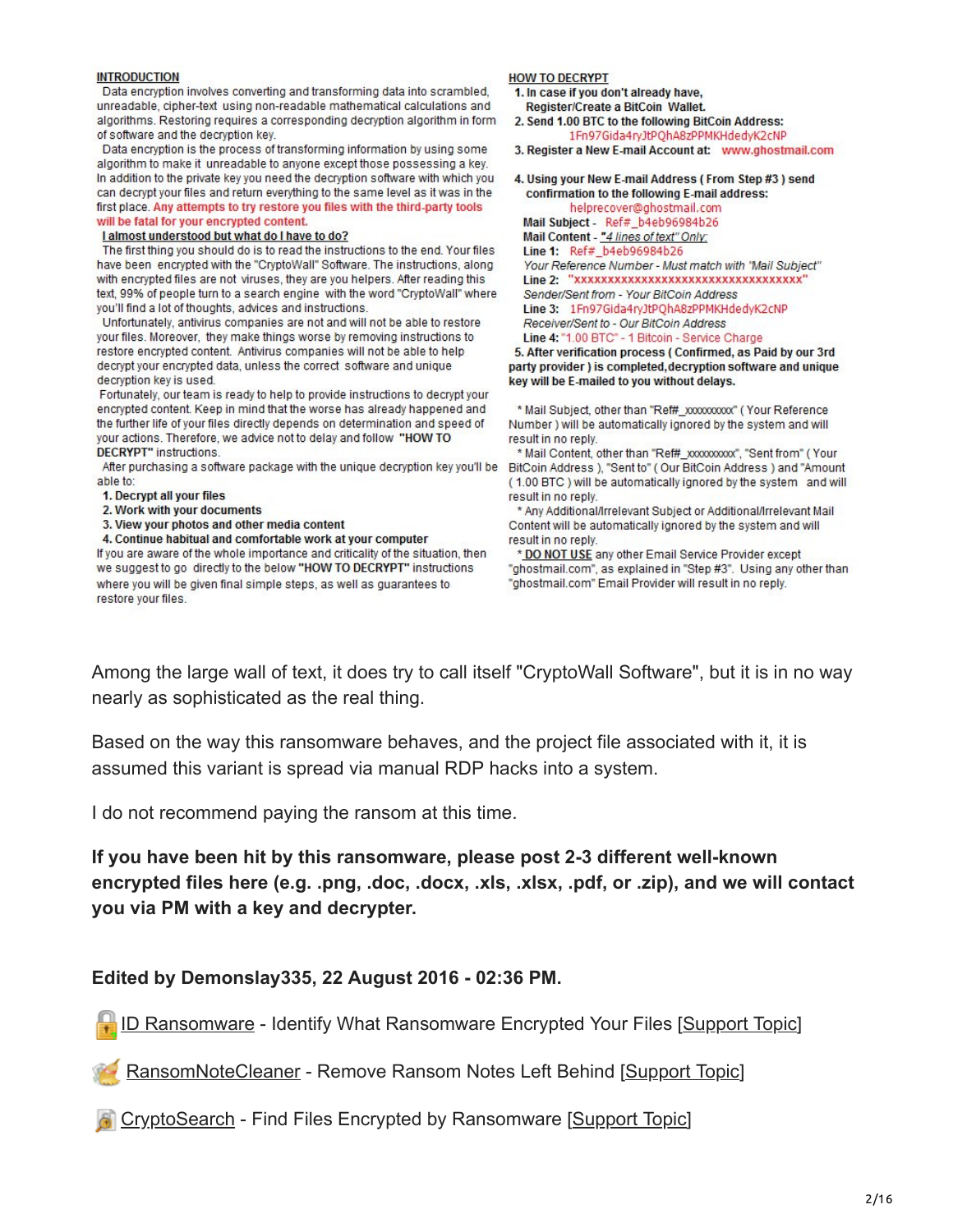If I have helped you and you wish to support my ransomware fighting, you may support me [here](https://www.patreon.com/demonslay335).

↑ Back to top

### **BC AdBot (Login to Remove)**



- BleepingComputer.com
- [Register to remove ads](https://www.bleepingcomputer.com/forums/index.php?app=core&module=global§ion=register)

### **[#2 A](https://www.bleepingcomputer.com/forums/t/623132/smrss32-encrypted-ransomware-help-support-how-to-decryptbmp/#entry4061699)migo-A**

Ransomware Expert



- Members
- 2,577 posts
- OFFLINE
- Gender:Male
- Location:Bering Strait
- Local time:06:31 AM

Posted 12 August 2016 - 04:34 AM (2016-08-12T05:34:10-04:00)

Smrss32 skipped files with the extension **.bmp.**

#### **The listed of targeted extensions:**

.18113 .3gp2 .3gpp .8pbs .acs2 .acsm .aifc .aiff .albm .amff .ascx .asmx .aspx .azw3 .back .backup .backupdb .bank .bdmv .blob .bndl .book .bsdl .cache .calb .cals .cctor .cdda .cdr3 .cdr4 .cdr5 .cdr6 .cdrw .ciff .class .clipflair .clpi .conf .config .contact .craw .crtr .crtx .ctor .ctuxa .d3dbsp .data .dazip .ddat .ddoc .ddrw .desc .divx .djvu .dmsk .dnax .docb .docm .docx .dotm .dotx .dsp2 .dump .encrypted .epfs .epub .exif .fh10 .flac .fmpp .forge .fsproj .gray .grey .group .gtif .gzip .h264 .hkdb .hplg .html .hvpl .ibank .icns .icxs .ilbm .im30 .incpas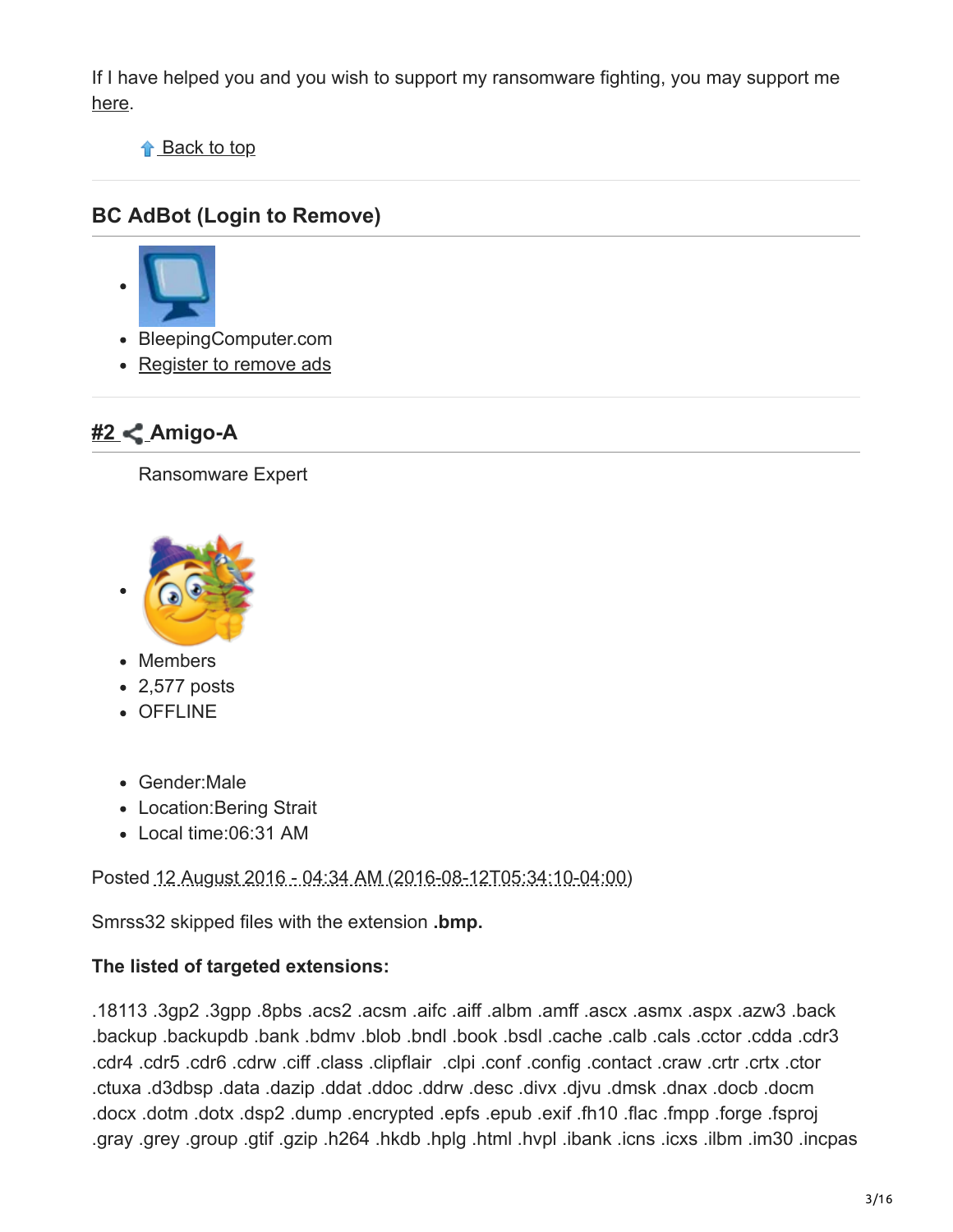.indd .indt .ipsw .itc2 .itdb .ithmb .iw44 .java .jfif .jhtml .jnlp .jpeg .json .kdbx .kext .keychain .keychain .kpdx .lang .latex .lay6 .layout .ldif .litemod .log1 .log2 .log3 .log4 .log5 .log6 .log7 .log8 .log9 .m2ts .m3url .macp .maff .mcmeta .mdbackup .mddata .mdmp .menu .midi .mobi .moneywell .mp2v .mpeg .mpga .mpls .mpnt .mpqge .mpv2 .mrwref .ms11 .msmessagestore .mspx .mswmm .oeaccount .opus .otpsc .pack .pages .paint .phtml .pict .pj64 .pkpass .pntg .potm .potx .ppam .ppsm .ppsx .pptm .pptx .ppxps .psafe3 .psmdoc .pspimage .qcow2 .qdat .qzip .rels .rgss3a .rmvb .rofl .rppm .rtsp .s3db .sas7bcat .sas7bdat .sas7bndx .sas7bpgm .sas7bvew .sidd .sidn .sitx .skin .sldm .sldx .smil .sqlitedb .svg2 .svgz .targa .temp .test .text .tiff .tmpl .torrent .trace .tt10 .uns2 .urls .user .vcmf .vfs0 .view .vmdk .wallet .wbmp .webm .webp .wlmp .wotreplay .wrml .xbel .xfdl .xhtml .xlam .xlsb .xlsm .xlsx .xltm .xltx .xspf .xvid .ycbcra .ychat .yenc .zdct .zhtml .zipx .ztmp

Total: 233 extensions, the list is cleaned from duplicates is type .BACKUPDB and .backupdb and others.

If i something do not see - fix.

My site: [The Digest "Crypto-Ransomware"](https://id-ransomware.blogspot.com/2016/07/ransomware-list.html) + Google Translate

↑ Back to top

### **[#3 l](https://www.bleepingcomputer.com/forums/t/623132/smrss32-encrypted-ransomware-help-support-how-to-decryptbmp/#entry4062017)oopbackbr**



Local time:10:31 PM

Posted 12 August 2016 - 12:23 PM (2016-08-12T13:23:18-04:00)

If anybody want's additional info, the infected machine stills untouched.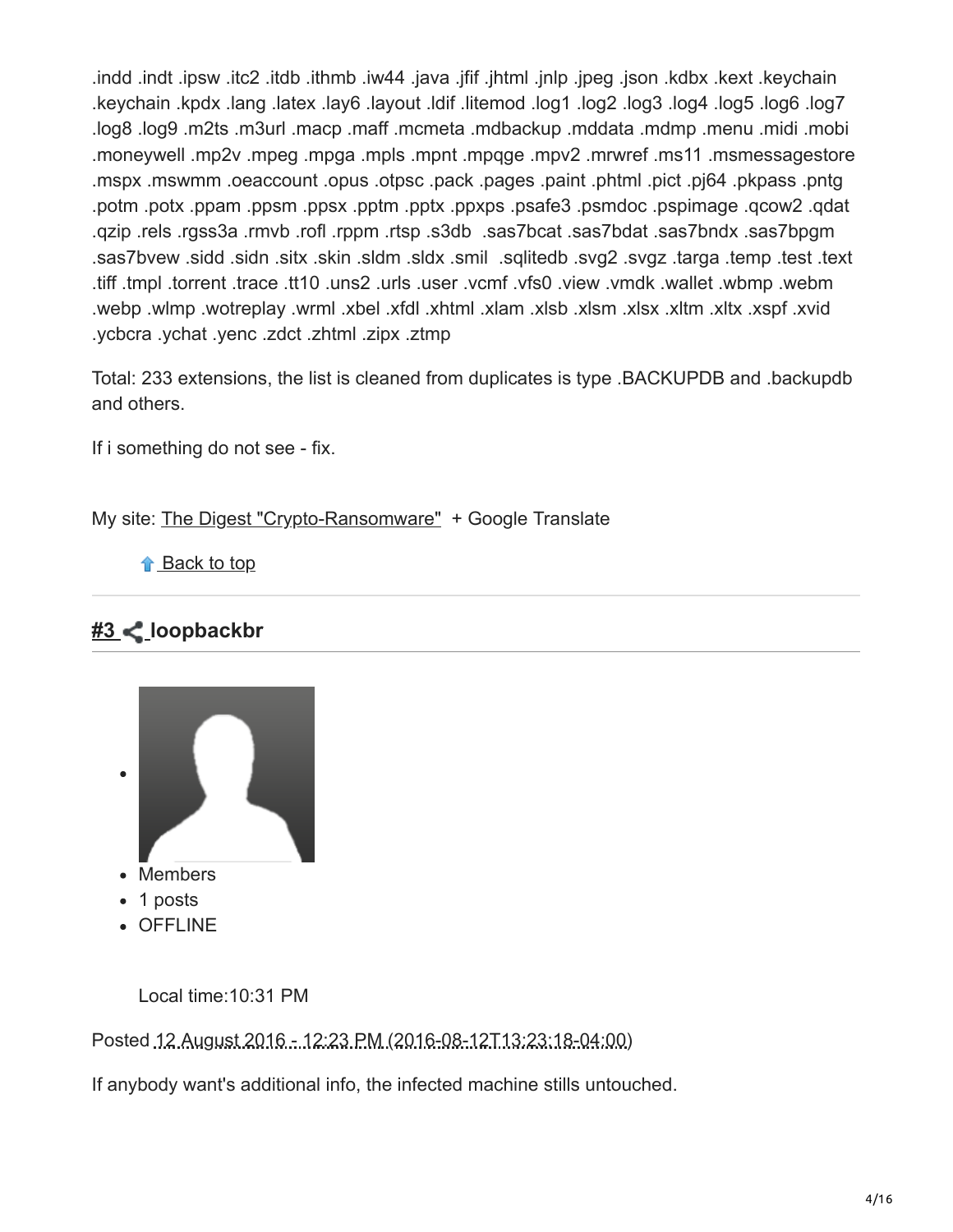### **[#4 G](https://www.bleepingcomputer.com/forums/t/623132/smrss32-encrypted-ransomware-help-support-how-to-decryptbmp/#entry4062234)rinler**

Lawrence Abrams



- Admin
- 44,675 posts
- ONLINE
- Gender:Male
- Location:USA
- Local time:09:31 PM

Posted 12 August 2016 - 05:22 PM (2016-08-12T18:22:49-04:00)

Thanks...we are still trying to figure out a solution. Hang tight. You may want to image the drive if you need to get it up and running again.

#### **Lawrence Abrams**

**[Join our Official Discord Chat Server!](https://www.bleepingcomputer.com/forums/t/679076/the-bleepingcomputer-official-discord-chat-server-come-join-the-fun/)**

**[Follow us on Twitter!](http://twitter.com/BleepinComputer) [Follow us on Facebook](http://facebook.bleepingcomputer.com/)** ↑ Back to top

### <u>#5</u> < trixiebix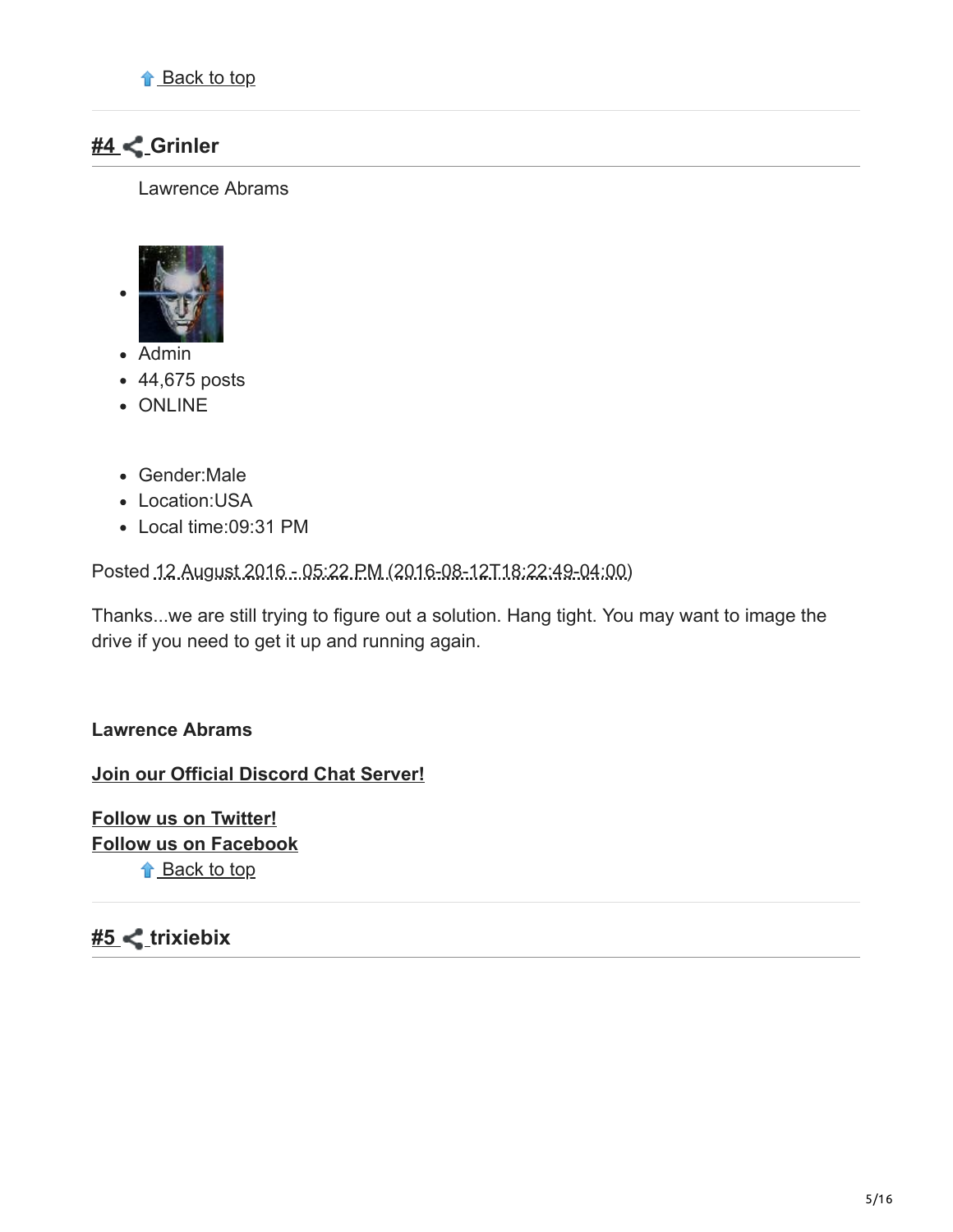

OFFLINE

Local time:09:31 PM

Posted 16 August 2016 - 09:26 AM (2016-08-16T10:26:05-04:00)

We had a customer get hit with this last week. Found that their local profiles still had "previous versions" (shadow copies) accessible. So we were able to recover their profiles and documents that way. Found some of the computers had smrss32.exe in the c:\encryptor folder. Some were empty. Also found a few computers that were not affected had their profiles wiped out, which was strange. They rdp'd into the servers and to any desktops they could hit.

#### **Edited by trixiebix, 16 August 2016 - 09:47 AM.**

↑ Back to top

### **[#6 D](https://www.bleepingcomputer.com/forums/t/623132/smrss32-encrypted-ransomware-help-support-how-to-decryptbmp/#entry4064727)emonslay335**

Ransomware Hunter

Topic Starter



- Security Colleague
- $-4,748$  posts
- OFFLINE
- Gender:Male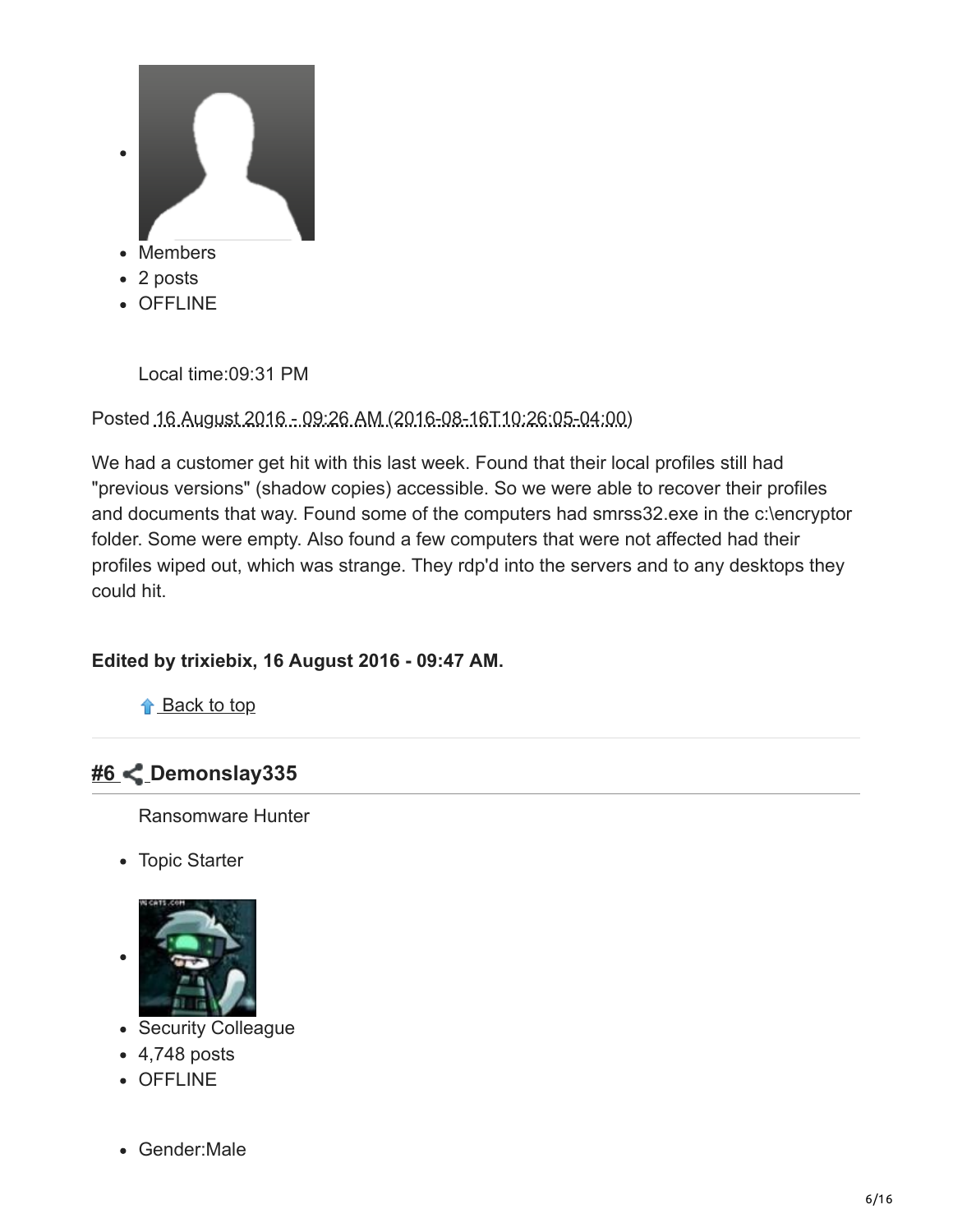- Location:USA
- Local time:07:31 PM

Posted 16 August 2016 - 10:02 AM (2016-08-16T11:02:27-04:00)

If anyone has paid for a key, I would love to see it via PM please.

@trixiebix

Can you submit the smrss32.exe here so I can verify there are no modifications? <http://www.bleepingcomputer.com/submit-malware.php?channel=168>

Also if any files are left along with smrss32.exe in the same folder as it.

**[ID Ransomware](https://id-ransomware.malwarehunterteam.com/) - Identify What Ransomware Encrypted Your Files [[Support Topic](http://www.bleepingcomputer.com/forums/t/608858/id-ransomware-identify-what-ransomware-encrypted-your-files/)]** 

[RansomNoteCleaner](http://www.bleepingcomputer.com/download/ransomnotecleaner/) - Remove Ransom Notes Left Behind [[Support Topic\]](https://www.bleepingcomputer.com/forums/t/617257/ransomnotecleaner-remove-ransom-notes-left-behind/)

**[CryptoSearch](https://www.bleepingcomputer.com/news/security/cryptosearch-finds-files-encrypted-by-ransomware-moves-them-to-new-location/)** - Find Files Encrypted by Ransomware [[Support Topic](https://www.bleepingcomputer.com/forums/t/637463/cryptosearch-find-files-encrypted-by-ransomware/)]

If I have helped you and you wish to support my ransomware fighting, you may support me [here](https://www.patreon.com/demonslay335).

**↑** Back to top

### **[#7 0](https://www.bleepingcomputer.com/forums/t/623132/smrss32-encrypted-ransomware-help-support-how-to-decryptbmp/#entry4064948)E800**



- Members
- 1 posts
- OFFLINE
- Gender:Male
- Local time:06:31 PM

Posted 16 August 2016 - 02:22 PM (2016-08-16T15:22:28-04:00)

Once on the systems, the attacker launches a web page and visits the following site to download the ransomware payload: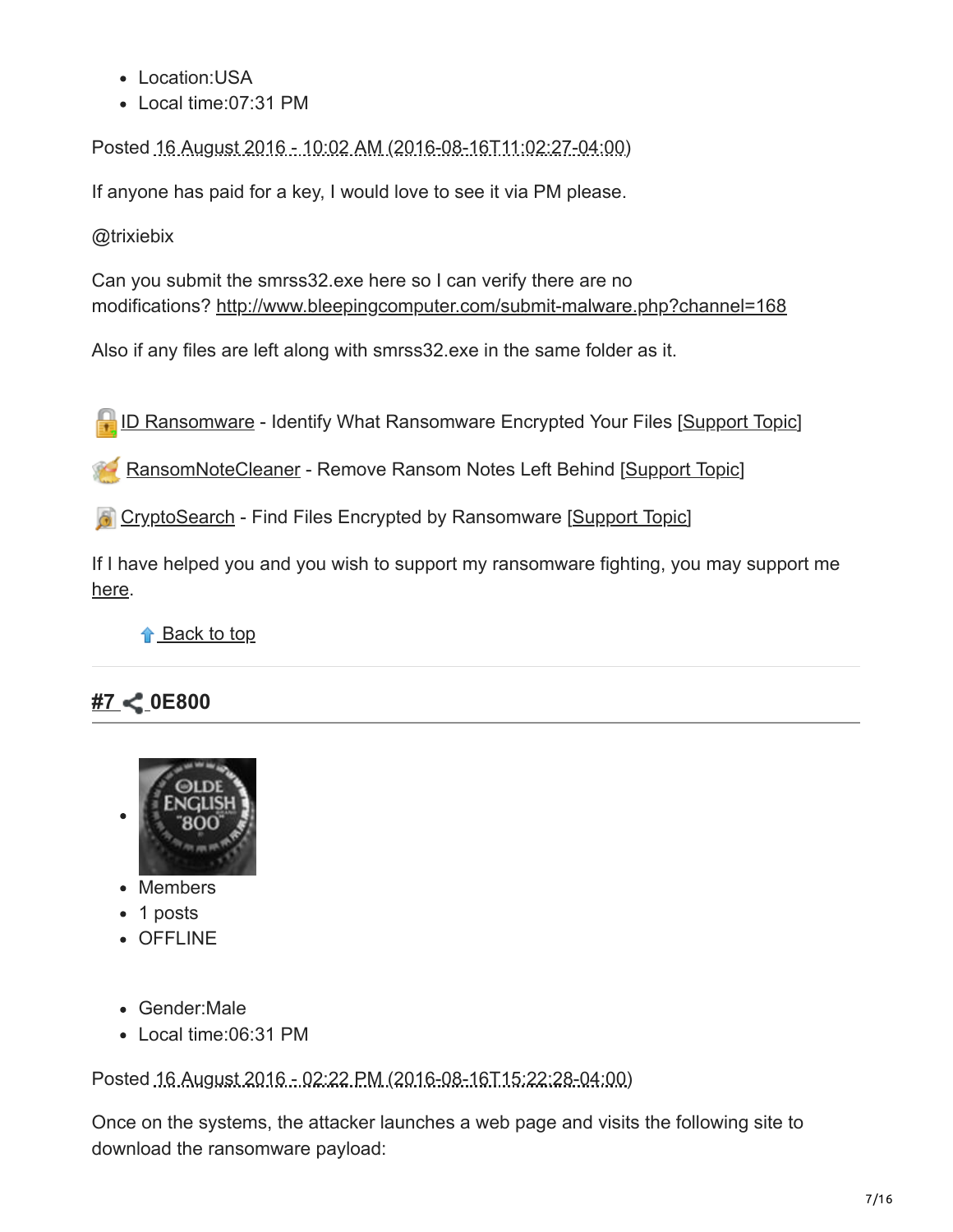\$USER/AppData/Roaming/Microsoft/Windows/Recent/**uyy.lnk** (was unable to get remote address)

A zip file with a random three letter filename is then dropped onto the system. The ransomware payload (smrs32.exe) is then unpacked and launched.

Note that it appears the malware is not compatible with WS2003 as only Windows 7 and WS2008 machines were encrypted with the ransomeware.

It was confirmed that the attackers did access our older servers but none of those systems were tampered with.

Best thing to do is to turn off computers when not in use, and make sure to have a password lockout policy in place.

Change the RDP port to something other than default. Do not use easy to guess passwords.

#### ↑ Back to top

### **[#8 P](https://www.bleepingcomputer.com/forums/t/623132/smrss32-encrypted-ransomware-help-support-how-to-decryptbmp/#entry4065434)raetorians**



Local time:02:31 AM

Posted 17 August 2016 - 04:07 AM (2016-08-17T05:07:31-04:00)

Hello all. Since this is my first post in this forum, initially I would like to thank all the members for their invaluable input and help.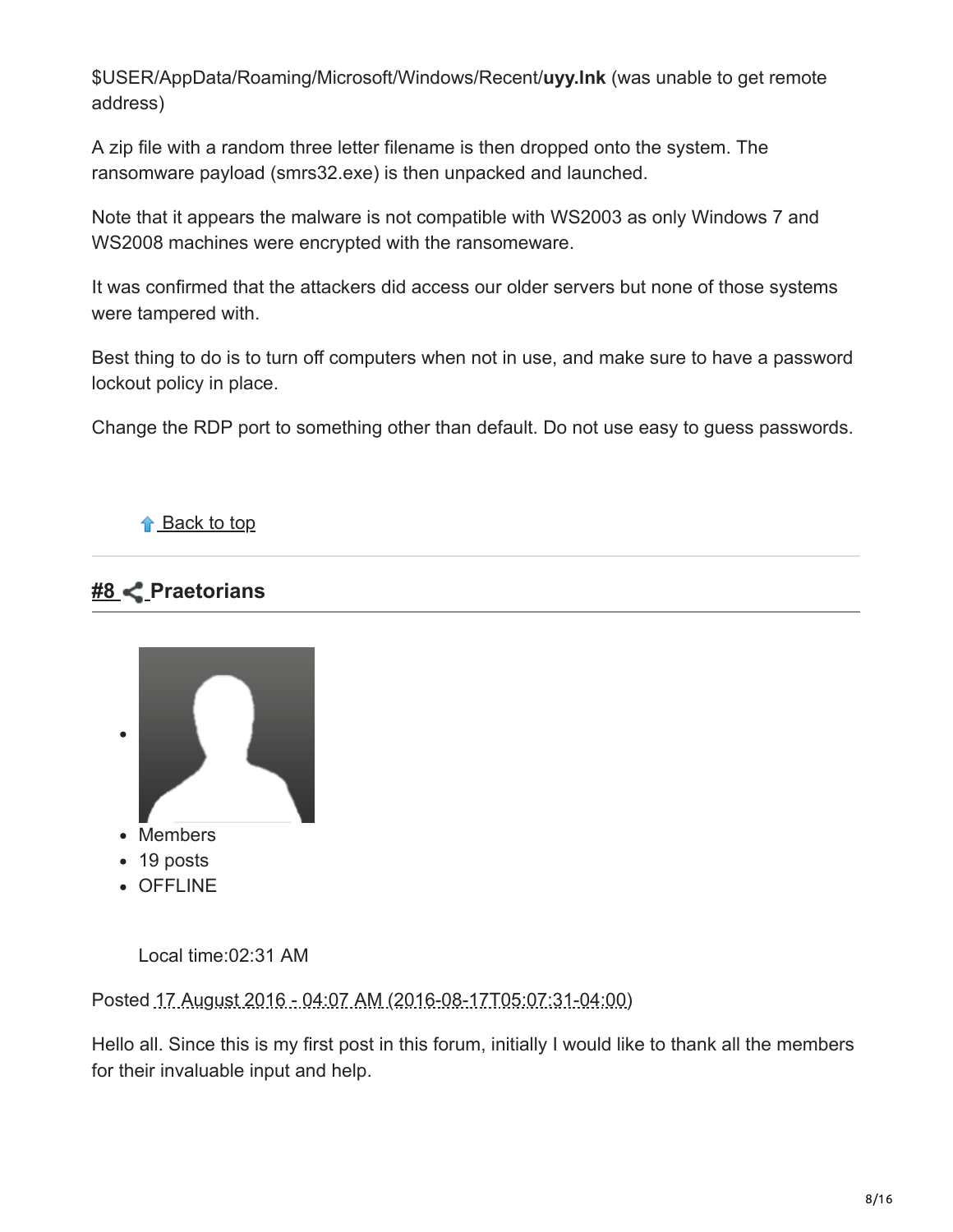Yesterday one of our computers, a Win7 machine was infected with a ransomware resulting in all files being encrypted with ".encrypted" extension. Many of the files were backed up on an external hdd 4TB, which unfortunately was also left connected to the PC overnight. UAC was disabled on the machine and Sophos apparently wasn't able to do much. The PC had also RDP enabled default ports and weak pass... yep I know  $\circled{r}$ 

Thankfully when the user woke up his PC in the morning, the first thing he did was disconnecting the external hdd so not all the files were encrypted in there (too many files and many large ones like videos etc. I presume).

I'm not a very tech savvy person, so after bypassing dhe "lockscreen" through Safe Mode, I tried to identify the ransomeware through HitmanPro and Malwarebytes with not much luck. All I could find were some WinIo32.sys, winlogon.exe and conhost.exe files apparently malicious identified as Trojan.backdoors.

After that I tried to identify the threat online through ID Ransomware by uploading the text file and one encrypted file.

I got 2 results: potentially Apocalypse or Smrss32.

I tried both Emsisoft and AVG Apocalypse decryptors on the files with no success. Emsisot says "apparently the files are not encrypted", while AVG returns 0 decryptions. The text files appears to be more like the one of Apocalyspse than the Smrss32 one I see here. However I think I'm left with with Smrss32 as the only remaining option

Can anyone suggest another identification method to be certain if it is or not Smrss32? There was no c:\encrypted folder on my PC from what I see here.

Thanks in advance guys.

P.S. - At least around 7.500 files were also encrypted on the external backup HDD.

#### **Edited by Praetorians, 17 August 2016 - 04:19 AM.**

**↑** Back to top

### **[#9 q](https://www.bleepingcomputer.com/forums/t/623132/smrss32-encrypted-ransomware-help-support-how-to-decryptbmp/#entry4065463)uietman7**

Bleepin' Gumshoe



- Global Moderator
- 59,518 posts
- OFFLINE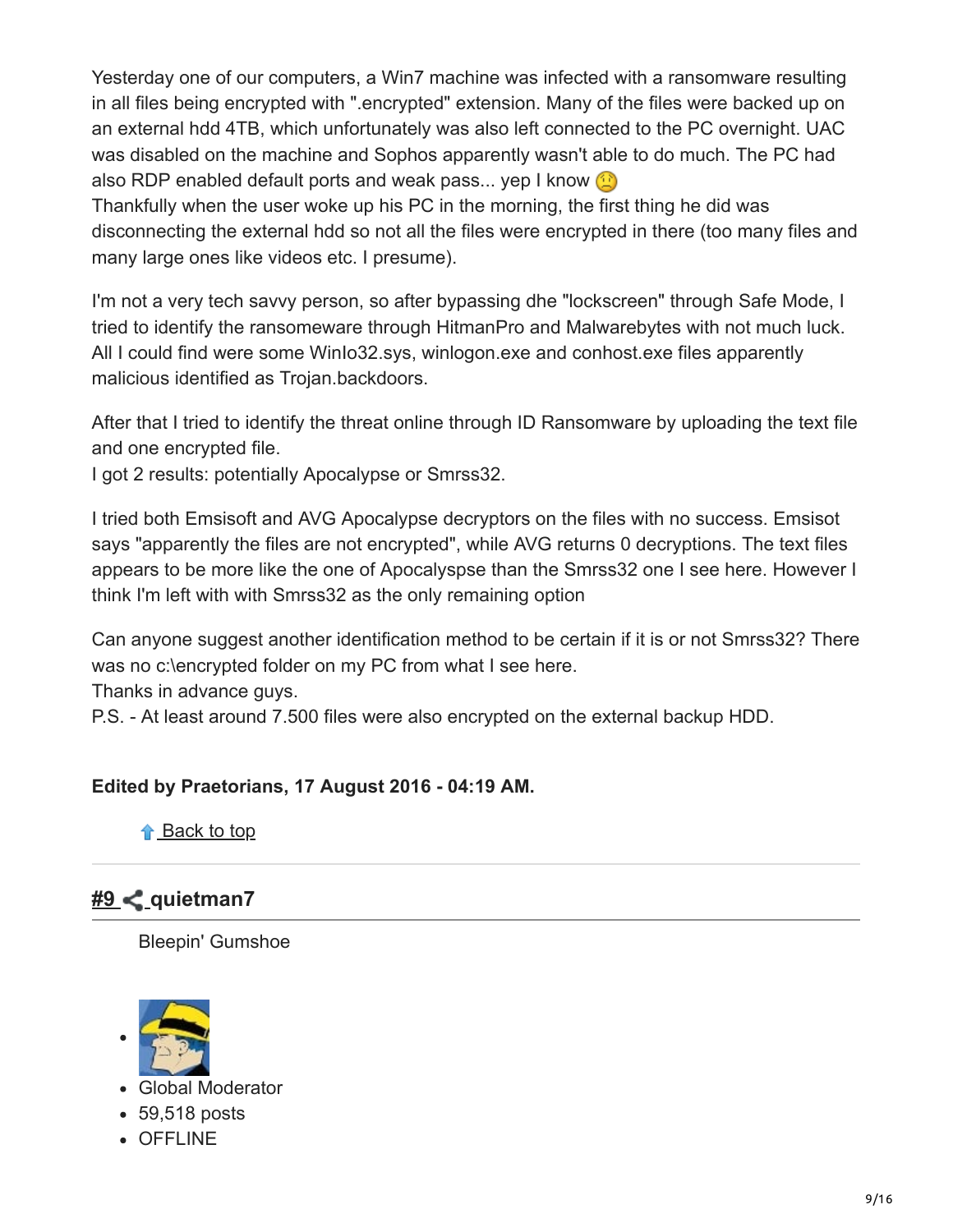- Gender:Male
- Location:Virginia, USA
- Local time:09:31 PM

Posted 17 August 2016 - 05:50 AM (2016-08-17T06:50:44-04:00)

...Can anyone suggest another identification method to be certain if it is or not Smrss32? There was no c:\encrypted folder on my ...

TorrentLocker (Crypt0L0cker), Apocalypse, Crypren, Smrss32, and KeRanger OS X Ransomware all add an .encrypted extension to the end of filenames.

**Smrss32 Ransomware** will leave files (ransom notes) named HOW TO Decrypt.bmp which advises your files have been encrypted with "CryptoWall" Software.

**Apocalypse Ransomware** will leave files (ransom notes) named

filename.extension.encrypted.How\_To\_Decrypt.txt,

filename.extension.encrypted.How\_To\_Get\_Back.txt (i.e.

family.jpg.encrypted.How To Decrypt.txt) for each file encrypted. The ransom note asks you to contact "decryptionservice@inbox.ru" or "decryptdata@inbox.ru" and contains a personal ID.

**Crypren Ransomware** will leave files (ransom notes) named READ\_THIS\_TO\_DECRYPT.html.

**Crypt0L0cker** (TorrentLocker) will leave files (ransom notes) with names like DECRYPT\_INSTRUCTIONS.TXT, DECRYPT\_INSTRUCTIONS.HTML, INSTRUCCIONES\_DESCIFRADO.HTML, How\_To\_Recover\_Files.txt, How To Restore Files.txt and HOW TO RESTORE FILES.HTML.

**KeRanger OS X Ransomware** will leave files (ransom notes) named README\_FOR\_DECRYPT.txt.

**Windows Insider MVP 2017-2020 Microsoft MVP Reconnect 2016**

**Microsoft MVP Consumer Security 2007-201[5](https://www.thewindowsclub.com/tips-become-microsoft-mvp-mcc)**

Member of**[UNITE](http://www.uniteagainstmalware.com/)**, Unified Network of Instructors and Trusted Eliminators

**If I have been helpful & you'd like to consider a donation, click**

↑ Back to top

. .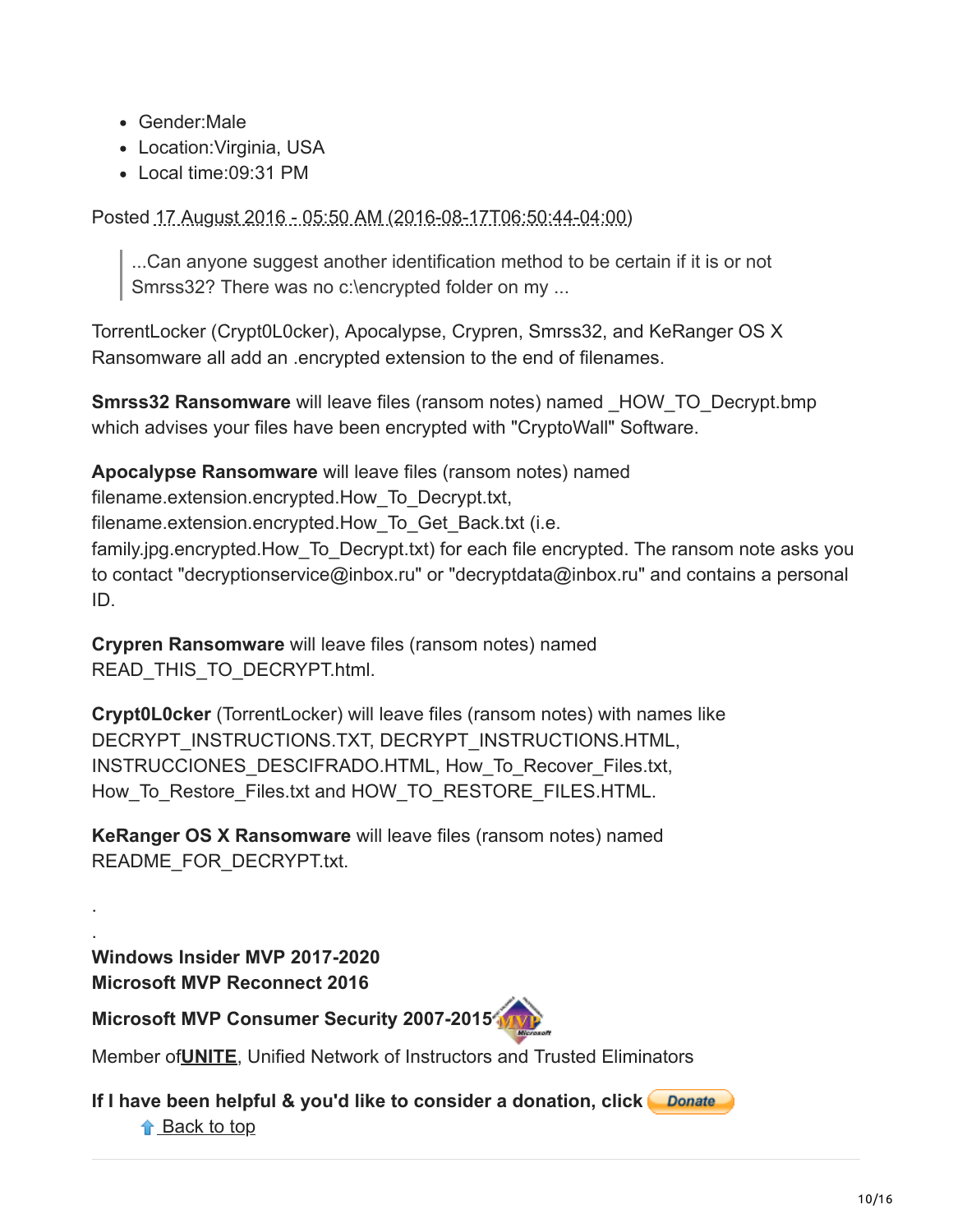

- Members
- 19 posts
- OFFLINE

Local time:02:31 AM

Posted 17 August 2016 - 05:52 AM (2016-08-17T06:52:54-04:00)

**Smrss32 Ransomware** leaves files (ransom notes) named HOW TO Decrypt.bmp which advises your files have been encrypted with "CryptoWall" Software.

**Apocalypse Ransomware** leaves files (ransom notes) named filename.extension.encrypted.How\_To\_Decrypt.txt, filename.extension.encrypted.How\_To\_Get\_Back.txt (i.e. family.jpg.encrypted.How To Decrypt.txt) for each file encrypted. The ransom note asks you to contact "decryptionservice@inbox.ru" or "decryptdata@inbox.ru" and contains a personal ID.

Thank you very much quietman7. Than definitely it is not Smrss32 since also my bitmaps were encrypted.

I will have to move my problem to the appropriate apocalypse thread then.

Below is what the ransom note consistent with Apocalypse says:

THIS COMPUTER HAS BEEN LOCKED AND ALL THE FILES HAVE BEEN CRYPTED.

(images, videos, documents, backups, etc ).

Contact by Email for data recovery.

Then, we'll provide Unlock-Password and Data Decryption Software to you.

Email: fabiansomware@mail.ru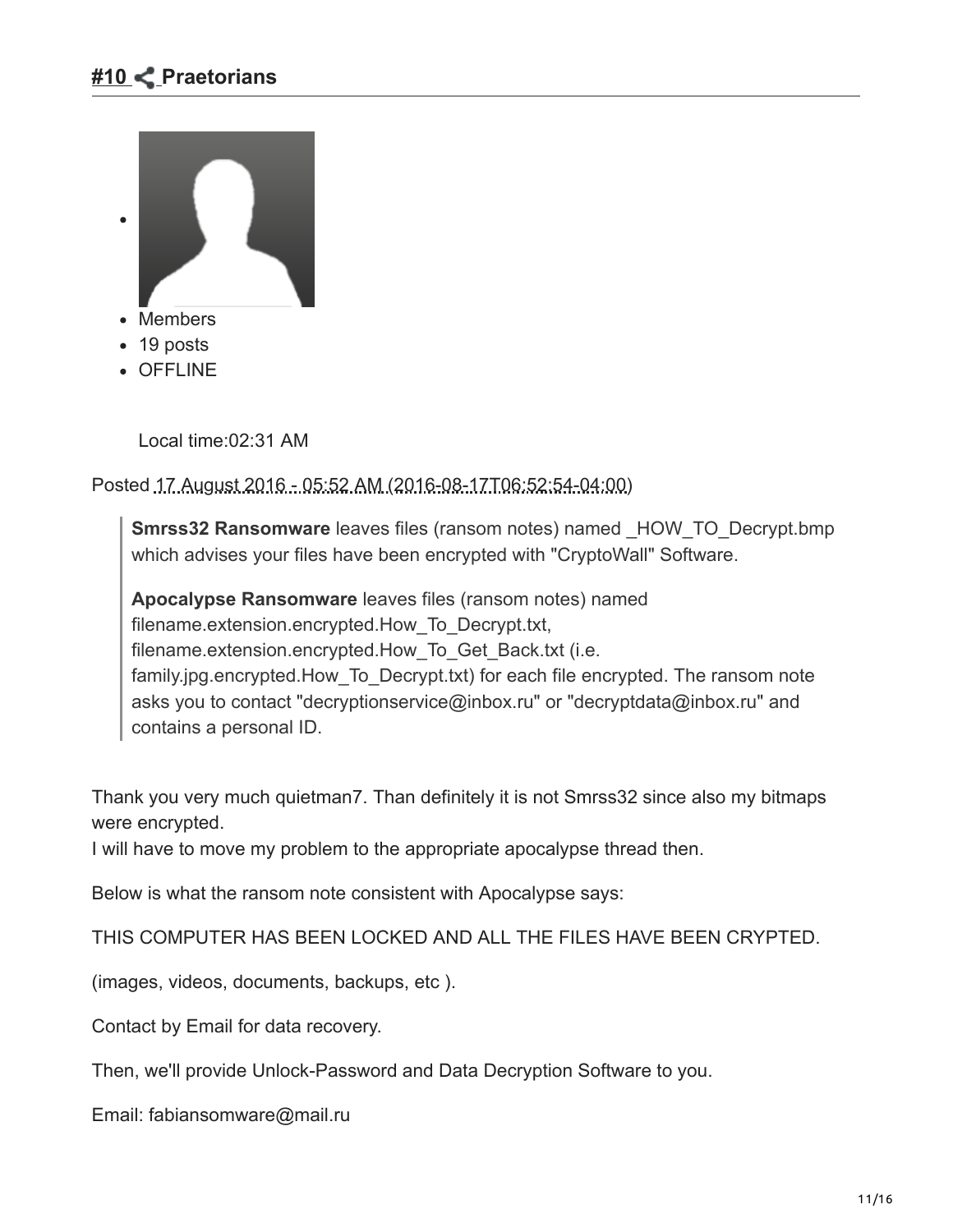WARNING: If you don't contact in 48 hours, then all DATA will be damaged unrecoverably!!! **Edited by Praetorians, 17 August 2016 - 05:57 AM.**

↑ Back to top

### **[#11 D](https://www.bleepingcomputer.com/forums/t/623132/smrss32-encrypted-ransomware-help-support-how-to-decryptbmp/#entry4065596)emonslay335**

Ransomware Hunter

Topic Starter



- Security Colleague
- $-4,748$  posts
- OFFLINE
- Gender:Male
- Location: USA
- Local time:07:31 PM

Posted 17 August 2016 - 08:26 AM (2016-08-17T09:26:40-04:00)

#### @Praetorians

See my reply in the Apocalypse topic. You definitely have the newest Apocalypse we uncovered yesterday, which ID Ransomware will pickup on by the extension, ransom note name, and email address in the ransom note. You'll need to use the ApocalypseVM decrypter for that particular variant.

[http://www.bleepingcomputer.com/forums/t/617212/apocalypse-encrypted-ransomware-help](http://www.bleepingcomputer.com/forums/t/617212/apocalypse-encrypted-ransomware-help-topic-filenamehow-to-decrypttxt/?p=4065585)topic-filenamehow-to-decrypttxt/?p=4065585

[ID Ransomware](https://id-ransomware.malwarehunterteam.com/) - Identify What Ransomware Encrypted Your Files [[Support Topic](http://www.bleepingcomputer.com/forums/t/608858/id-ransomware-identify-what-ransomware-encrypted-your-files/)]

[RansomNoteCleaner](http://www.bleepingcomputer.com/download/ransomnotecleaner/) - Remove Ransom Notes Left Behind [[Support Topic\]](https://www.bleepingcomputer.com/forums/t/617257/ransomnotecleaner-remove-ransom-notes-left-behind/)

**[CryptoSearch](https://www.bleepingcomputer.com/news/security/cryptosearch-finds-files-encrypted-by-ransomware-moves-them-to-new-location/)** - Find Files Encrypted by Ransomware [[Support Topic](https://www.bleepingcomputer.com/forums/t/637463/cryptosearch-find-files-encrypted-by-ransomware/)]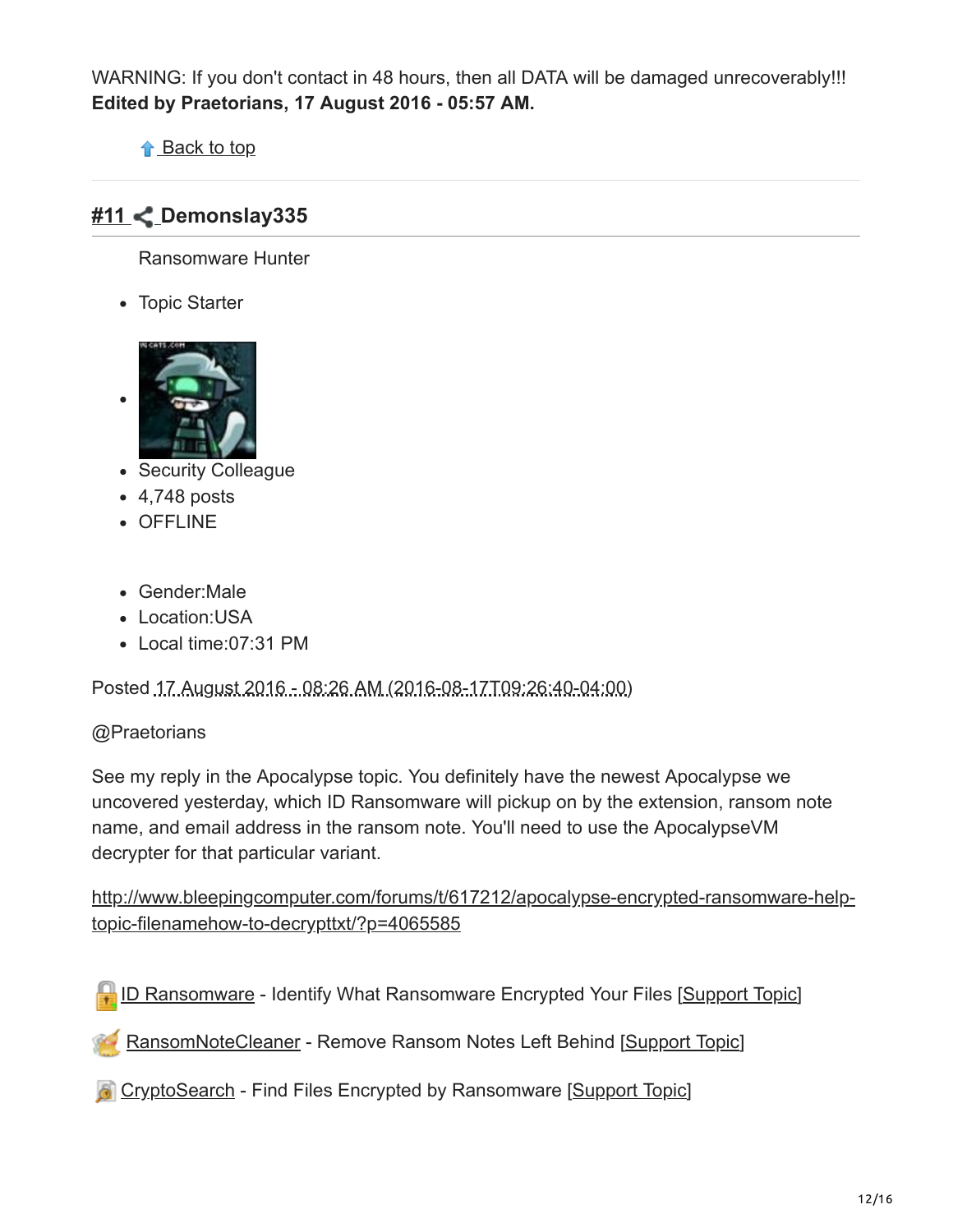If I have helped you and you wish to support my ransomware fighting, you may support me [here](https://www.patreon.com/demonslay335).

↑ Back to top

### **[#12](https://www.bleepingcomputer.com/forums/t/623132/smrss32-encrypted-ransomware-help-support-how-to-decryptbmp/#entry4065739) Demonslay335**

Ransomware Hunter

Topic Starter



- Security Colleague
- 4,748 posts
- OFFLINE
- Gender:Male
- Location:USA
- Local time:07:31 PM

Posted 17 August 2016 - 10:10 AM (2016-08-17T11:10:56-04:00)

#### @All

If anyone has been hit by this ransomware and has not paid, please share an encrypted image or Office file (e.g., \*.png.encrypted, \*.jpg.encrypted, \*.doc.encrypted, etc.). We will be able to provide a key and decrypter via PM.  $\bigcirc$ 

[ID Ransomware](https://id-ransomware.malwarehunterteam.com/) - Identify What Ransomware Encrypted Your Files [[Support Topic](http://www.bleepingcomputer.com/forums/t/608858/id-ransomware-identify-what-ransomware-encrypted-your-files/)]

[RansomNoteCleaner](http://www.bleepingcomputer.com/download/ransomnotecleaner/) - Remove Ransom Notes Left Behind [[Support Topic\]](https://www.bleepingcomputer.com/forums/t/617257/ransomnotecleaner-remove-ransom-notes-left-behind/)

**[CryptoSearch](https://www.bleepingcomputer.com/news/security/cryptosearch-finds-files-encrypted-by-ransomware-moves-them-to-new-location/)** - Find Files Encrypted by Ransomware [[Support Topic](https://www.bleepingcomputer.com/forums/t/637463/cryptosearch-find-files-encrypted-by-ransomware/)]

If I have helped you and you wish to support my ransomware fighting, you may support me [here](https://www.patreon.com/demonslay335).

#### ↑ Back to top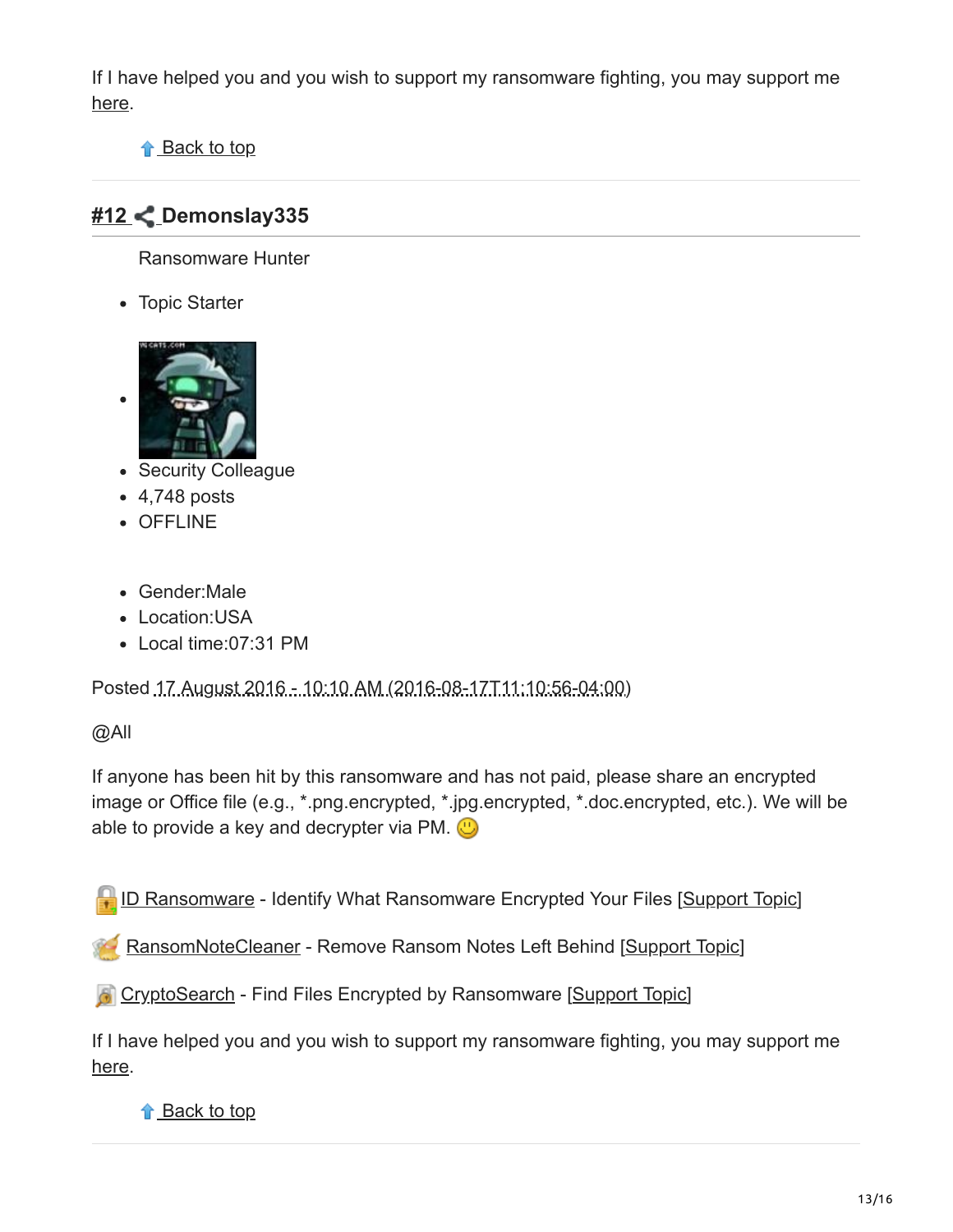### **[#13](https://www.bleepingcomputer.com/forums/t/623132/smrss32-encrypted-ransomware-help-support-how-to-decryptbmp/#entry4065900) R2D2015**



- Members
- 6 posts
- OFFLINE

Local time:08:31 PM

Posted 17 August 2016 - 12:51 PM (2016-08-17T13:51:15-04:00)

@All

If anyone has been hit by this ransomware and has not paid, please share an encrypted image or Office file (e.g., \*.png.encrypted, \*.jpg.encrypted, \*.doc.encrypted, etc.). We will be able to provide a key and decrypter via PM.  $\bigcirc$ 

Did you get my .PNG.Encrypted files?

↑ Back to top

### **[#14](https://www.bleepingcomputer.com/forums/t/623132/smrss32-encrypted-ransomware-help-support-how-to-decryptbmp/#entry4065915) Frakkle**



OFFLINE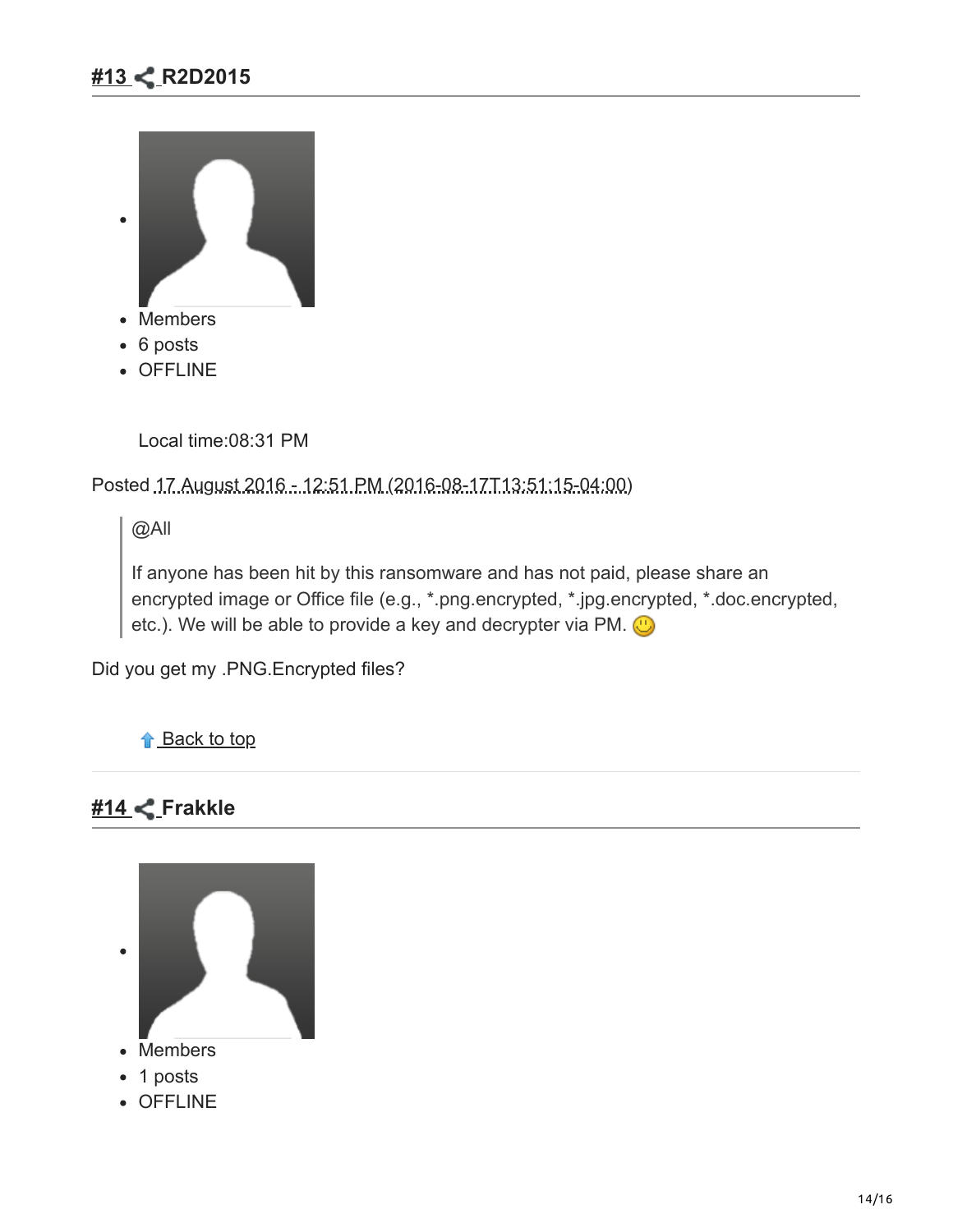Local time:09:31 PM

Posted 17 August 2016 - 01:15 PM (2016-08-17T14:15:03-04:00)

A new ransomware has been floating around for the past few weeks, and only now have we been able to find information on it.

Dubbed Smrss32 based on internal project settings of the malware, this ransomware encrypts files with AES and appends the extension ".encrypted" (which is also used by several other ransomwares). The ransom note "\_HOW\_TO\_Decrypt.bmp" is dropped in every folder that is hit, and will look like the following image, asking the victim to contact the criminals at helprecover@ghostmail.com, among other email addresses.

Among the large wall of text, it does try to call itself "CryptoWall Software", but it is in no way nearly as sophisticated as the real thing.

Based on the way this ransomware behaves, and the project file associated with it, it is assumed this variant is spread via manual RDP hacks into a system.

If you or someone you know has been hit by this ransomware, please post in this topic. We are looking to gather more information if possible, including whether files still exist in the directory "C:\encryptor" or another suspicious folder on the root of the drive.

I do not recommend paying the ransom at this time.

**If you have been hit by this ransomware, please post an encrypted file here, and we will contact you via PM with a key and decrypter.**

Encrypted and unencrypted version of file:

<https://www.dropbox.com/sh/9erahtg50g2ak47/AACyL1dzQjnSSxxAyKFOTbtfa?dl=0>

I hope you can help.

---

Follow-up: Machine is fully restored now. Thanks again so much, you guys are amazing.

#### **Edited by Frakkle, 17 August 2016 - 08:30 PM.**

**↑** Back to top

### **[#15](https://www.bleepingcomputer.com/forums/t/623132/smrss32-encrypted-ransomware-help-support-how-to-decryptbmp/#entry4065944) Demonslay335**

Ransomware Hunter